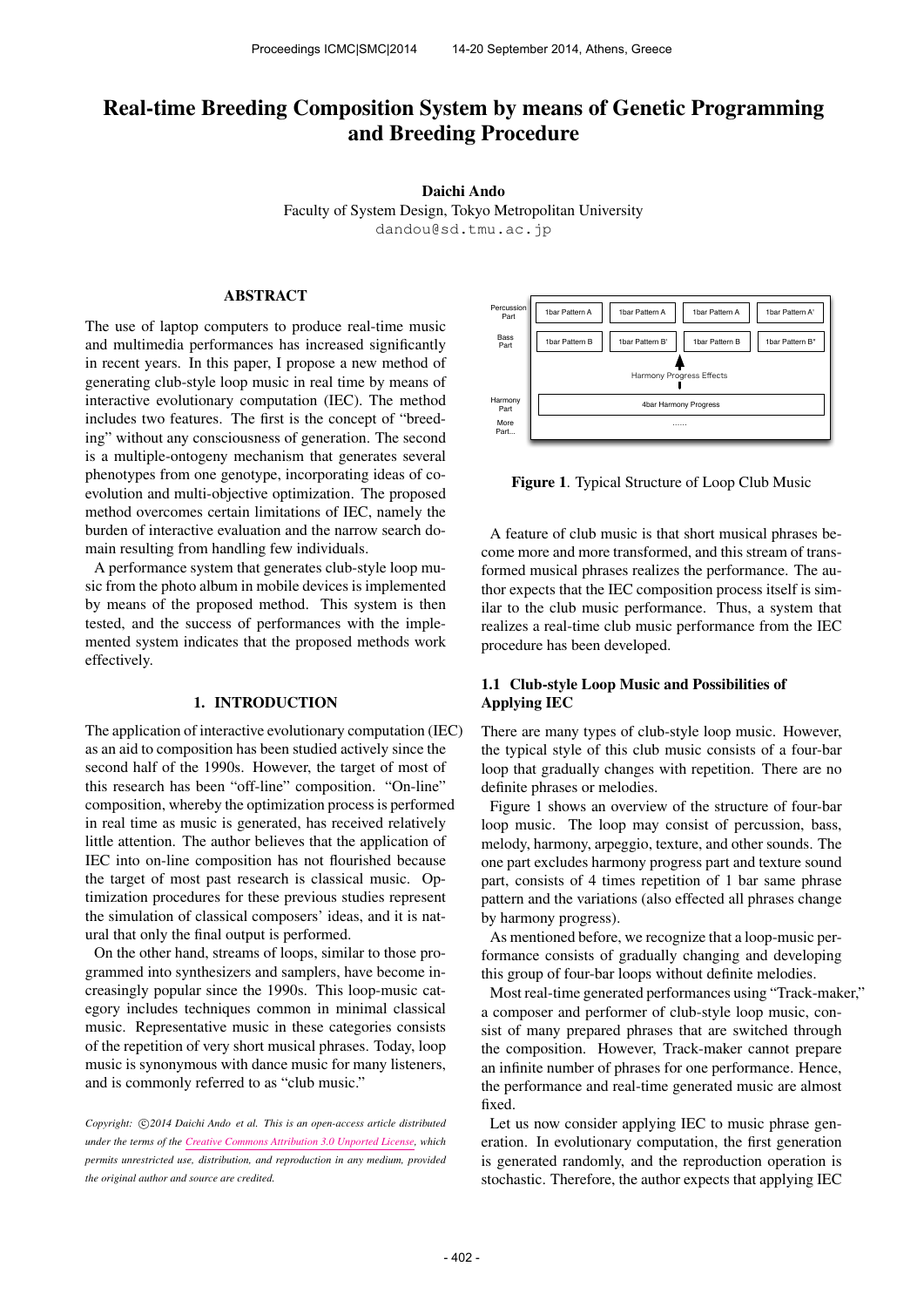to club-style four-bar loop music will assist Track-maker in generating an infinite number of phrases. In addition, note that multi-point optimization with population convergence, such as in evolutionary computation, is suitable for generating musical variations [1]. The converged population includes similar individuals; thus, combining a music phrase generator with evolutionary computation provides many similar musical phrases. These are suitable for effecting gradually changing loop music in Track-maker.

# 1.2 Overview of Proposed System

The purpose of the proposed system is to generate realtime club-style four-bar loop music and effect parameters by means of the optimization process of IEC. The ideas of a "breeding" procedure and an IEC interface are developed, enabling performers to enjoy and create a good performance using IEC.

# *1.2.1 Co-Evolution and Multi-Objective Optimization to apply Multi-Parameter Control*

In IEC, users should listen and add their score separately. Accordingly, the number of individuals making up the population should be small. Consequently, convergence is fast, and the optimization falls into a local minimum or maximum on the first generation. In addition, many parameters are required for music generation; nevertheless, IEC forces users to optimize with a small number of individuals. This indicates that IEC music generation imposes a large burden on users.

In the proposed procedure and interface, the author adopted the Genome Storage procedure for IEC [2]. The developed procedure includes co-evolution and multi-objective optimization. To be specific, the proposed procedure does not deal with concepts of "generation" used in normal evolutionary computation, but the procedure includes ideas of Simulated Breeding and Genome Storage. Furthermore, multiple ontogeny that generate many phenotypes from one chromosome have been adopted. This technique generates a huge number of parameters for music generation from a small number of individuals. Figure 2 shows an overview of the proposed procedure.

### 2. OPTIMIZATION PROCEDURE AND GENE REPRESENTATION

#### 2.1 No Heterogenesis by Simulated Breeding

The proposed breeding procedure reduces the user burden, allowing simple optimization. This procedure is based on Mutasynth [3], which includes the Genome Storage procedure. There is no complete heterogenesis. The user can always re-initialize the population and crossover with past populations.

Details of the proposed procedure are as follows:

- 1. Initialize population. Initial population is generated randomly.
- 2. Store favorite individuals in Genome Storage.



Figure 2. Proposed Method including Co-Evolution and Multi-Objective Optimization

- 3. Select two optional favorite individuals as parents, then instigate reproduction. New children are generated, provided that the generated population does not replace individuals in Genome Storage.
- 4. Listen to the child population, then add favorite individuals to Genome Storage.
- 5. Select two individuals from the child population and Genome Storage, then instigate reproduction.
- 6. Re-initialize population. Select two parents from reinitialized population and existing individuals. A new mixed population will be generated. Store favorite individuals in Genome Storage.

### 2.2 Problem of Gene Representation in Past Research

The proposed system adopts genetic programming (GP) [4]. GP enables the representation of chromosomes as symbolic expressions (S-expressions).

An advantage of adopting GP for this compositional aid is that an S-expression tree state program can represent gradually changing musical repetition very simply. The tree state program representation has been adopted for many composition-aid systems, such as IRCAM Open Music, Common Lisp Music, AC Toolbox, David Cope's systems, and more. Many composers can easily understand the tree state program as music; hence, we can say that the tree state program is suitable for a composition system using IEC.

The GP representation has been used for MIDI information in past research. For example, Laine generated musical phrases by means of numerical expressions [5], and Johanson adopted function nodes to represent musical repetitions and chord terminal nodes [6]. Dahlstedt used a recursive developing tree to represent musical repetitions, and Putnam adopted GP representations to deal with synthesizer parameters [7].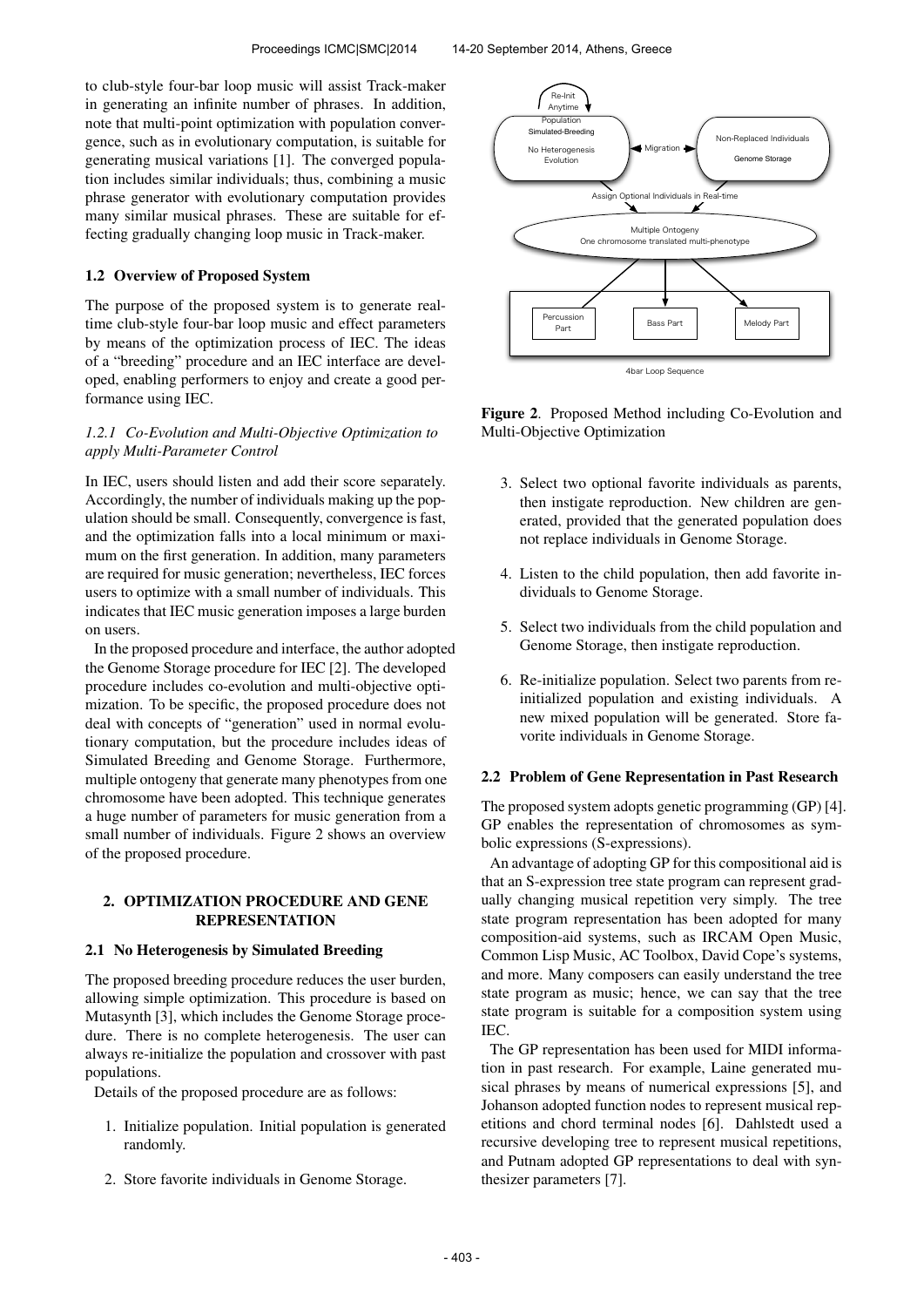|  |  | Table 1. Function Node Set for Each Ontogeny |  |
|--|--|----------------------------------------------|--|
|--|--|----------------------------------------------|--|

| Numerical            | $+, \frac{1}{2}, *, \frac{1}{2}$ , pow and more |
|----------------------|-------------------------------------------------|
| Calc Function        | Each has two arguments                          |
| Sequential           | prog2(2), prog3(3), setParamA(1)                |
| <b>Exec Function</b> | and numerical calc function set                 |

However, these past techniques are limited, as one chromosome represents only one phenotype. Their optimization efficiency is bad, as the application of IEC deals with only small-size populations.

### 2.3 Multiple Ontogeny

To solve the problem of the small population size in IEC, the proposed system adopts "multiple ontogeny" to allow each chromosome to make many phenotypes. This incorporates the ideas of co-evolution and multi-objective optimization.

Figure 3 gives an overview of the multiple ontogeny. In the first step, the chromosome consists of only numerical calculation function nodes. The ontogeny process replaces the numerical function nodes by another set of function nodes based on the node labels. On the left side of the figure, the chromosome tree consists of only numerical function nodes. These are not replaced, directory ontogeny is applied. The center of the figure shows an example of replacing sequential executable function nodes. Table 1 lists some examples of function node sets.

The chromosome program outputs one scalar value. This output is adopted as a synthesizer or musical phrase generation parameter. In Section 2.3.1, this scalar value is adopted as a synthesizer parameter, and then for musical phrase generation.

In contrast, the sequence of executable function nodes in the center of the figure are used for general evolutionary computation. The function node "progn" is placed as the top node, and the chromosome program executes sequentially. In this case, function nodes "setParamA," "set-ParamB" are included in the function node set. These function nodes set the values of *parameter A* and *parameter B*. This sequence of executable function nodes is able to set multiple parameters for the synthesizer, and a variable number of parameters can be controlled by the chromosome. Details of this function node set are discussed in Section 2.3.1.

The right side of the figure shows that the ontogeny generates phenotypes from the topology of the tree chromosome, rather than by evaluating the chromosome program. This ontogeny is described in Section 2.3.2.

#### *2.3.1 Ontogeny for Synthesizer Parameter*

The proposed method provides three ways of obtaining the synthesizer parameters from the chromosome program output. As mentioned in Section 2.3, all chromosomes are evaluated in these three ways.

The first method obtains one synthesizer parameter from the numerical calculation function set. In this case, one



Figure 3. Multiple Ontogeny: Several Phenotypes Generated from a Chromosome

chromosome outputs one value. Thus, it is useful if the outputted value is an important synthesizer parameter.

The second method uses the sequence of executable function nodes to obtain many synthesizer parameters. A weak point of this method is that many parameters are generated randomly, and there are inevitably certain ones that cannot generate any sounds in the synthesizer. Consequently, generating all of the parameters is not suitable, and it is preferable to generate only important parameters.

The third method is applicable when the number of oscillators and parameters are fixed, generating an envelope time-line from the chromosome. In GP research, function node sets are frequently used to generate time-series values for problems of function regression. In particular, in the club-style loop-music scene, track-makers regard the envelope of the synthesized music to be important. Hence, this method works very effectively.

#### *2.3.2 Ontogeny for Musical Phrases and Sequences*

To generate musical phrases and sequences, there are currently two ontogeny-based approaches. The first generates one value by means of the numerical calculation function set, then selects a phrase from a previously prepared phrase set. The second approach generates musical rhythm patterns and phrases from the topology of the chromosome tree.

The first method is applied when specific phrases are predominant in a piece and genre, as fewer phrase pattern variations are needed.

The second method is a generative approach, and is applied to the main and sub-phrases if the time and scale are suitable and give no sense of incongruity.

Figure 4 illustrates the second ontogeny-based method. (1) is a chromosome consisting of only numerical calculation function sets. In (2), we remove the function labels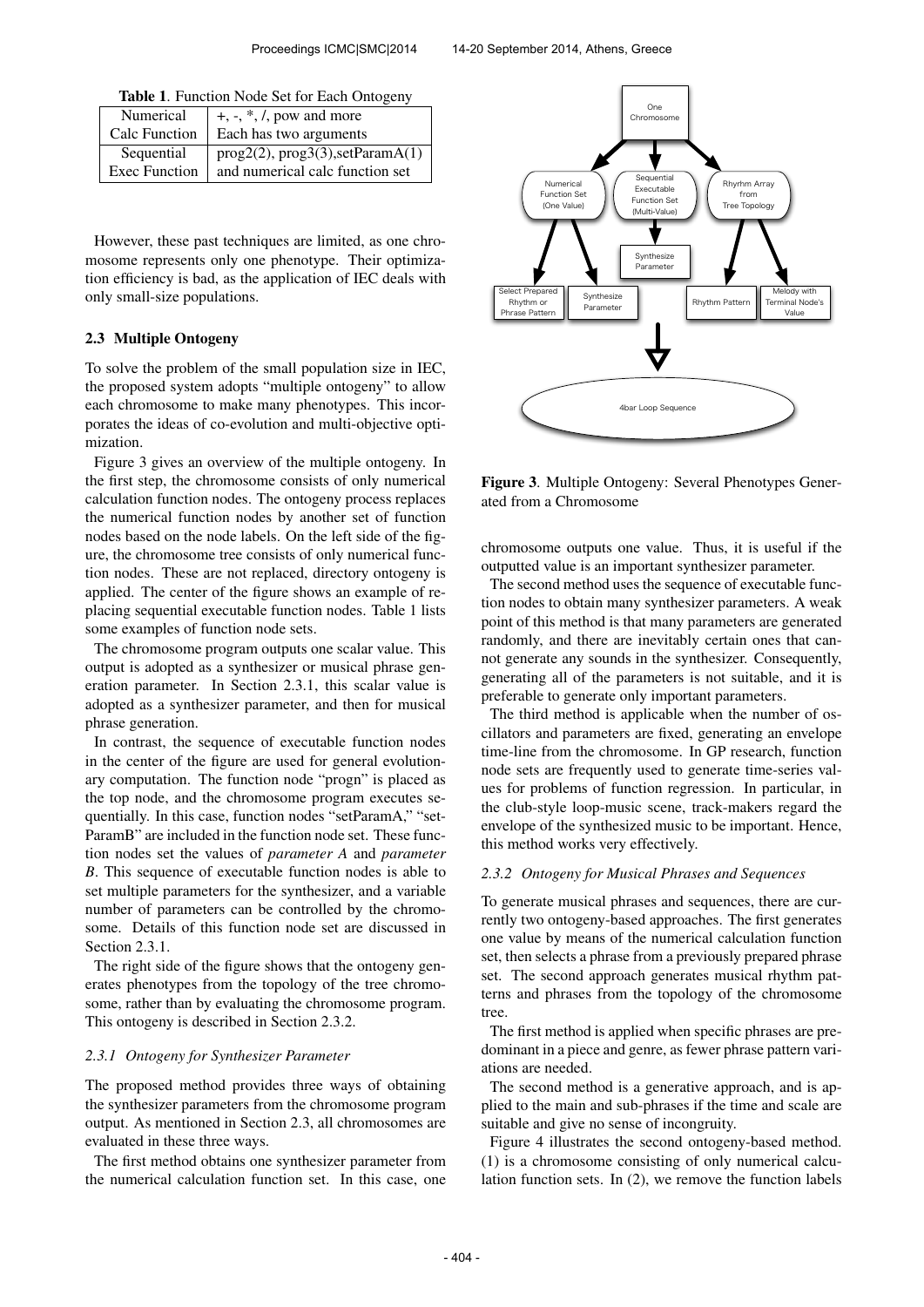



Figure 4. Ontogeny to Generate Musical Phrases and Rhythm Patterns from Chromosome Tree Topology

and terminal nodes. The time signature of the piece is set into the top node. In (3), if the parent node is a binary tree, half of the value of the parent node is given to the two child nodes. If the parent node is a triplet tree, we assign a third of the value of the parent node to each child node. Lastly, in (4), the generated rhythm pattern is fixed for the time signature of the piece. In the example in the figure, rhythm patterns of "Quarter," "Eighth," "Eighth," "Quarter," and "Quarter" are generated. The values of the terminal nodes are used for the pitch array.

# 3. IMPLEMENTATION: GENERATE CLUB-STYLE MUSIC FROM PHOTO ALBUM

#### 3.1 Motivation

In recent years, mobile devices such as the iPhone and iPad have been utilized for photo storage. In addition, many applications that enable the performance of generative music have been developed for such devices.

The author believes that combining the demand for generative music and photo album storage in mobile devices will allow the generation of club-style loop music from within the stored photo album. Prototype software is developed and described.

In the past, many software applications and techniques have been proposed for the generation of music from photos. However, most past software enables only static and deterministic music to be generated by mapping from photos.

The proposed system incorporates a dynamic and stochastic music generator controlled by the performer. The proposed system provides multiple possibilities for real-time music generation.

To implement the proposed system, we use SuperCollider  $<sup>1</sup>$  to process the evolutionary computation, phrase gen-</sup> erator, and real-time synthesis, and Processing<sup>2</sup> as the GUI. The sound and evolutionary computation engine and GUI communicate using OpenSound Control<sup>3</sup>. All implementation languages are free from executable platform. The sound synthesis and ontogeny parts running on SuperCollider are implemented independently from the system, so the performer can easily program such modules for their pieces and performances. In addition, perfect networking via distributed computation between each module ensures there is enough processing power for the performance.

In recent years, SuperCollider has become popular in the club-style music community. A number of club-style trackmakers can program their performance ideas, and easily include the proposed system.

### 3.2 Gene Representation and Applied Ontogeny

Figure 5 illustrates the process of generating a four-bar loop sequence from a photo.

A pair of photos is used for processing, with their pixel information used to generate a one-bar phrase. The pair of photos moves to the next bar. When four pairs of photos

<sup>1</sup> http://www.audiosynth.com/

<sup>2</sup> http://processing.org/

<sup>3</sup> http://opensoundcontrol.org/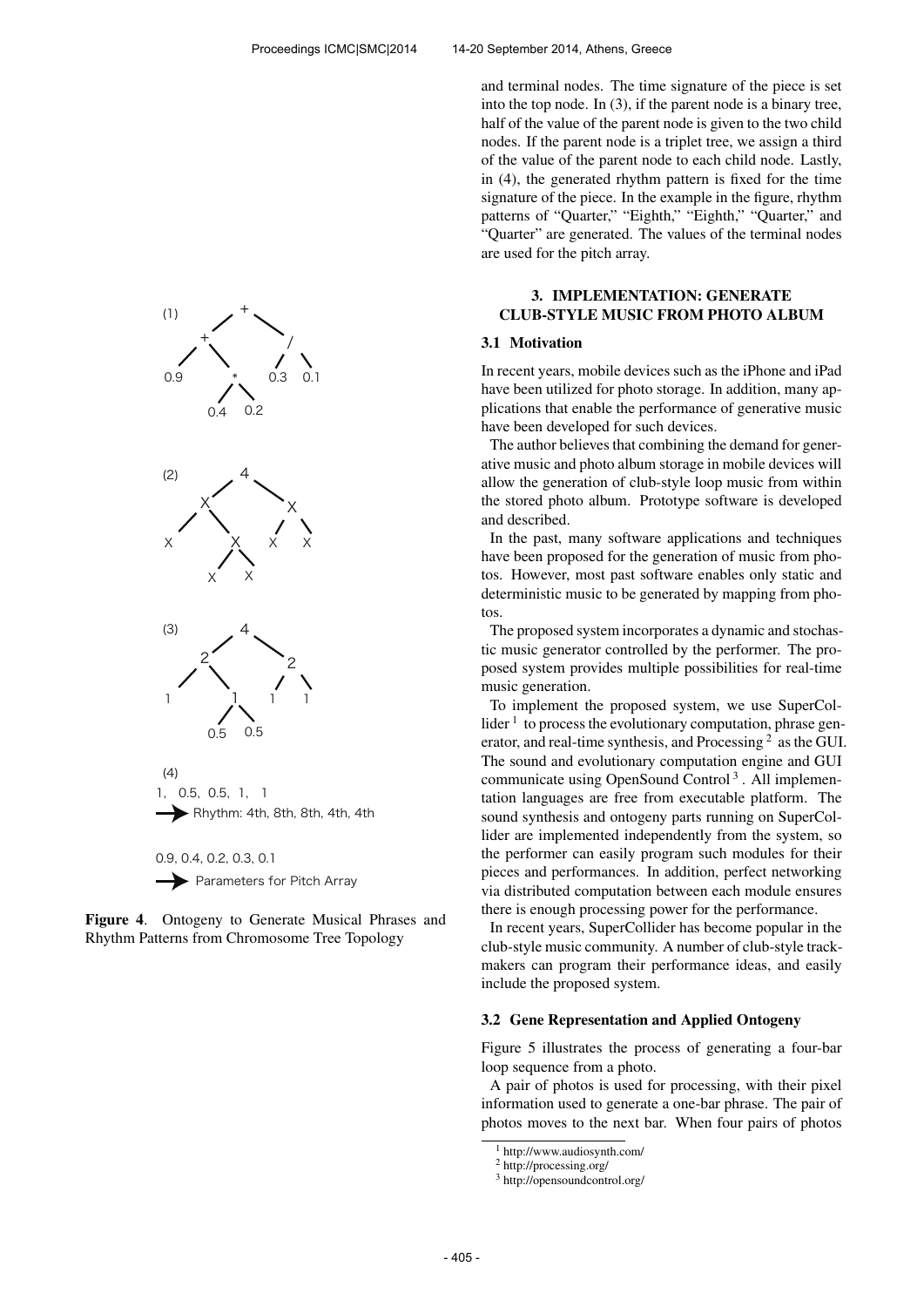

Figure 5. Generating a 4 Bar Loop Sequence from a Photo Album

are in the window, four-bar club-style phrases are generated.

Inputting pixel information and generating phrases is done in real time. The performer also assigns individuals in realtime. The assigned individuals are valid in the next bar.

The mapping for generating musical phrases from photos is as follows: (1) select prepared phrases, (2) generate rhythm patterns, (3) generate musical phrase.

As mentioned in Section 2.3.2, the first method is applied in (1), and the second and third methods are applied in (2) and (3). In (3), the generation of phrases is strongly involved in harmony progress, with notes selected from those in the harmony.

In Section 2.3.2, we saw that, if the basic rhythm pattern is not that of club-style music, the generated sound will not be recognized as club-style music. Hence, method (1) is used to generate bass drum and snare drum patterns. As decoration, rhythms such as tom drums and cymbals are generated by method (2).

Table 2 lists the adopted mappings.

## 3.3 Parameters of Genetic Programming

As mentioned before, pixel information such as color elements, frequency, and so on are adopted as the terminal nodes of GP. Table 3 lists the terminal node set.

# 3.4 User Interface

Figure 6 shows the user interface. In area (1), individuals are assigned to generate each musical part. Area (2) assigns the selected parents. After assigning two individuals in this area, the reproduction button becomes active, and the generated children appear in area (3). Area (4) denotes

| <b>Bass</b> | Rhythm-    | Output value from numerical      |
|-------------|------------|----------------------------------|
| Drum        | Pattern    | function set.                    |
|             | Timbre     | Fixed.                           |
| Snare       | Rhythm-    | Output value from numerical      |
| Drum        | Pattern    | function set to select prepared  |
|             |            | rhythm pattern.                  |
|             | Timbre     | Output value from numerical      |
|             |            | function set to synthesize.      |
| Tom         | Rhythm-    | Generate from Tree.              |
| Drum        | Pattern    |                                  |
|             | Timbre     | Output value from numerical      |
|             |            | function set to synthesize.      |
| Cymbal      | Rhythm-    | Generate from Tree.              |
|             | Pattern    |                                  |
|             | Timbre     | Output value from numerical      |
|             |            | function set to synthesize.      |
| Harmony     | Harmony    | Four outputs of numerical        |
|             |            | function set are applied to each |
|             |            | note of a four-note chord.       |
|             | Timbre     | Four values from numerical       |
|             |            | function set to four parameters  |
|             |            | of synthesizer.                  |
| Main        | Phrase-    | Generate from Tree.              |
| Melody      | Generation |                                  |
| $1$ and $2$ | Timbre     | Four values from numerical       |
|             |            | function set to four parameters  |
|             |            | of synthesizer.                  |
| Arpeggio    | Pitch-     | Value from numerical             |
|             | Select     | function set to select           |
|             |            | from harmony notes.              |
|             | Pattern    | Output value from                |
|             |            | numerical function set to        |
|             |            | select prepared pattern.         |
|             | Timbre     | Value from numerical             |
|             |            | function set to synthesize.      |
| <b>Bass</b> | Phrase-    | Generate from Tree.              |
|             | Generation |                                  |
|             | Timbre     | Value from numerical             |
|             |            | function set to use timbre.      |
| External    | Synthesize | Values from numerical            |
| Effects     |            | function set to Mic. Input       |
|             |            | for duo performance.             |
| Internal    | Synthesize | Values from numerical            |
| Effects     |            | function set to SuperCollider    |
|             |            | sounds.                          |
| Texture     | Synthesize | Values from numerical            |
| Sound       |            | function set to generate         |
|             |            | texture sounds.                  |
|             |            |                                  |

Table 2. Mappings for Music Generation from Photo Album